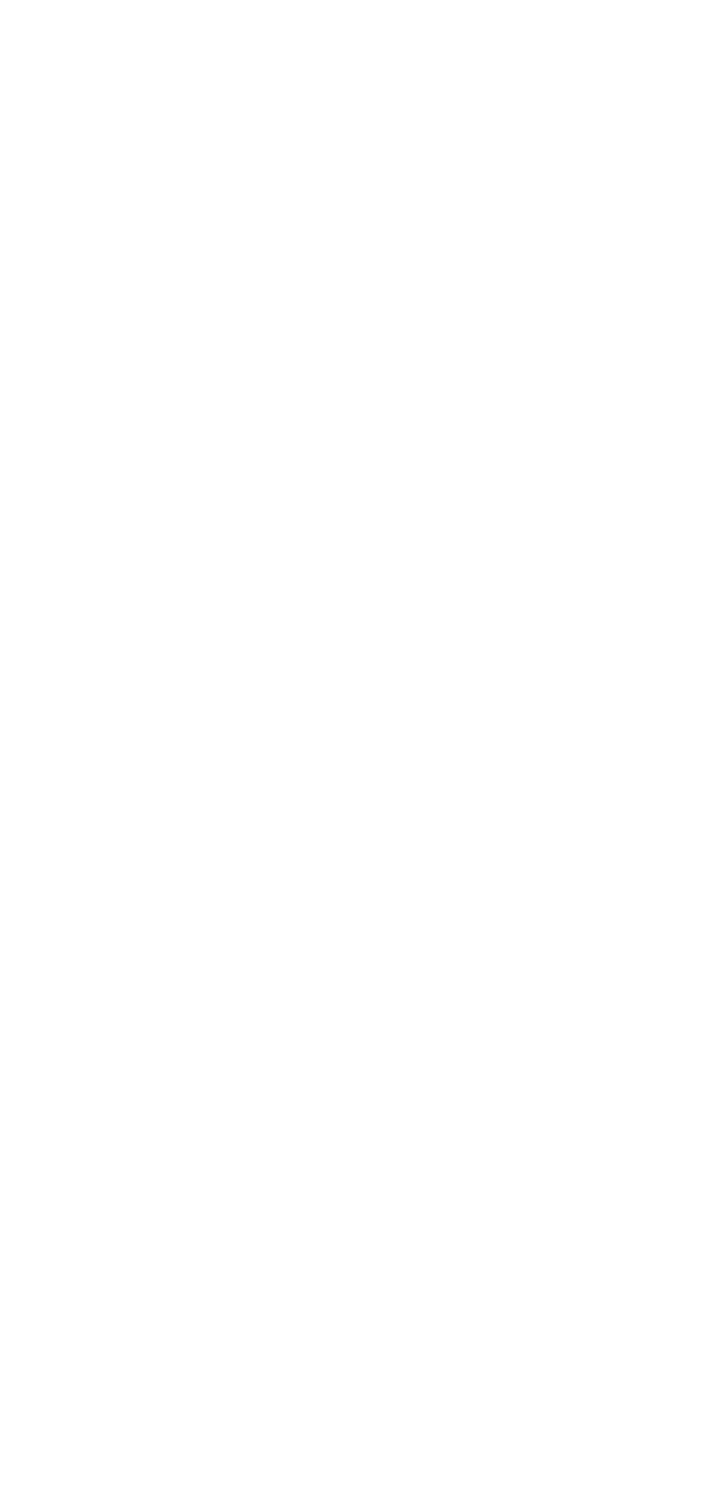# **Investment Objective and Policy**

The objective of the Trust is to track the capital performance of the Japanese equity market, as represented by the FTSE Japan Index, by investment in a representative sample of stocks selected from all economic sectors.

Securities in the FTSE Japan Index will be held with weightings generally proportionate to their market capitalisation.

From time to time non-Index constituents may be held as a result of a corporate action and these holdings will be sold or transferred as soon as reasonably practical.

The Trust may hold derivatives for the purpose of Efficient Portfolio Management.

## **Risk Profile**

## **Market Risk**

Market risk arises mainly from uncertainty about future prices. It represents the potential loss the Trust may suffer through holding market positions in the face of market movements. The Manager adheres to the investment guidelines and in this way, monitors and controls the exposure to risk from any type of security, sector or issuer.

## **Currency Risk**

This Trust is invested in overseas financial securities. The performance of the Trust may therefore be affected by changes in exchange rates. This risk may be managed by the use of forward currency contracts, which aim to manage the effect of changing exchange rates.

# **Trust Facts**

| Period End Date for Distribution: |                | 24 Oct         |
|-----------------------------------|----------------|----------------|
| Distribution Date:                |                | 24 Dec         |
| <b>Ongoing Charges Figures:</b>   | 24 Oct 18      | 24 Oct 17      |
| $R$ -Class<br>F-Class             | 0.71%<br>0.37% | 0.83%<br>0.37% |
| I-Class                           | 0.15%          | 0.15%          |
| C-Class                           | 0.10%          | 0.10%          |

The Ongoing Charges Figure (OCF) is the ratio of the Trust's total disclosable costs (excluding overdraft interest) to the average net assets of the Trust.

The OCF is intended to provide a reliable figure which gives the most accurate measure of what it costs to invest in a trust and is calculated based on the last period's figures.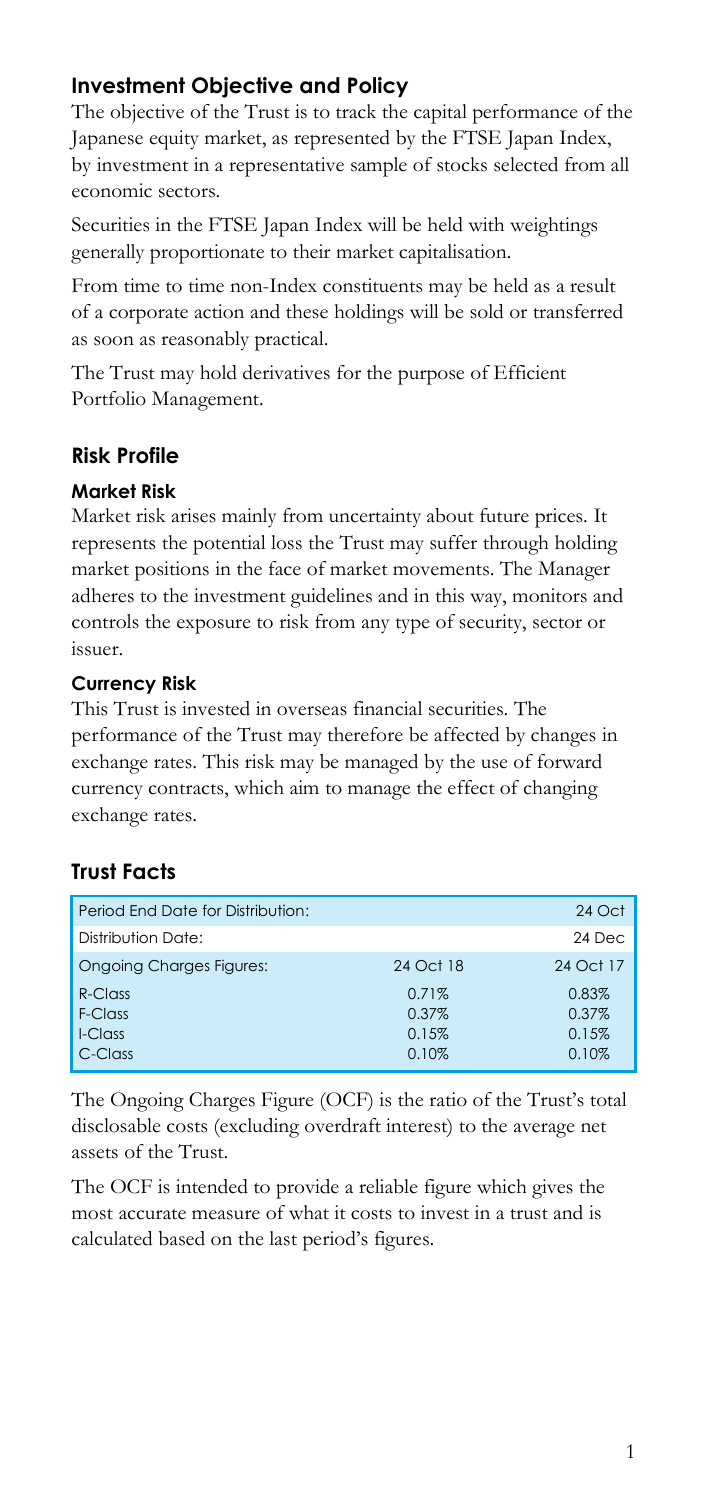## **Risk and Reward Profile**



- This risk and reward profile is based on historical data which may not be a reliable indication of the Trust's risk and reward category in the future.
- The category number highlighted above reflects the rate at which the Trust's unit price has moved up and down in the past. If the Trust has less than five years' track record, the number also reflects the rate at which the Index the Trust tracks has moved up and down in the past. Higher numbers mean the potential reward could be greater, but this comes with increased risk of losing money.
- The Trust is in category six because it invests in company shares which are sensitive to variations in the stock market. The value of company shares can change substantially over short periods of time. Company shares are generally considered to be higher risk investments than bonds or cash.
- The Trust's category is not guaranteed to remain the same and may change over time.
- Even a trust in the lowest category is not a risk free investment.

## **Distribution Information**

## **R-Class**

The distribution payable on 24 December 2018 is 0.6576p per unit for distribution units and 0.7394p per unit for accumulation units.

## **F-Class**

The distribution payable on 24 December 2018 is 0.8431p per unit for distribution units and 0.9701p per unit for accumulation units.

## **I-Class**

The distribution payable on 24 December 2018 is 0.9616p per unit for distribution units and 1.1512p per unit for accumulation units.

## **C-Class**

The distribution payable on 24 December 2018 is 0.9878p per unit for distribution units and 1.1848p per unit for accumulation units.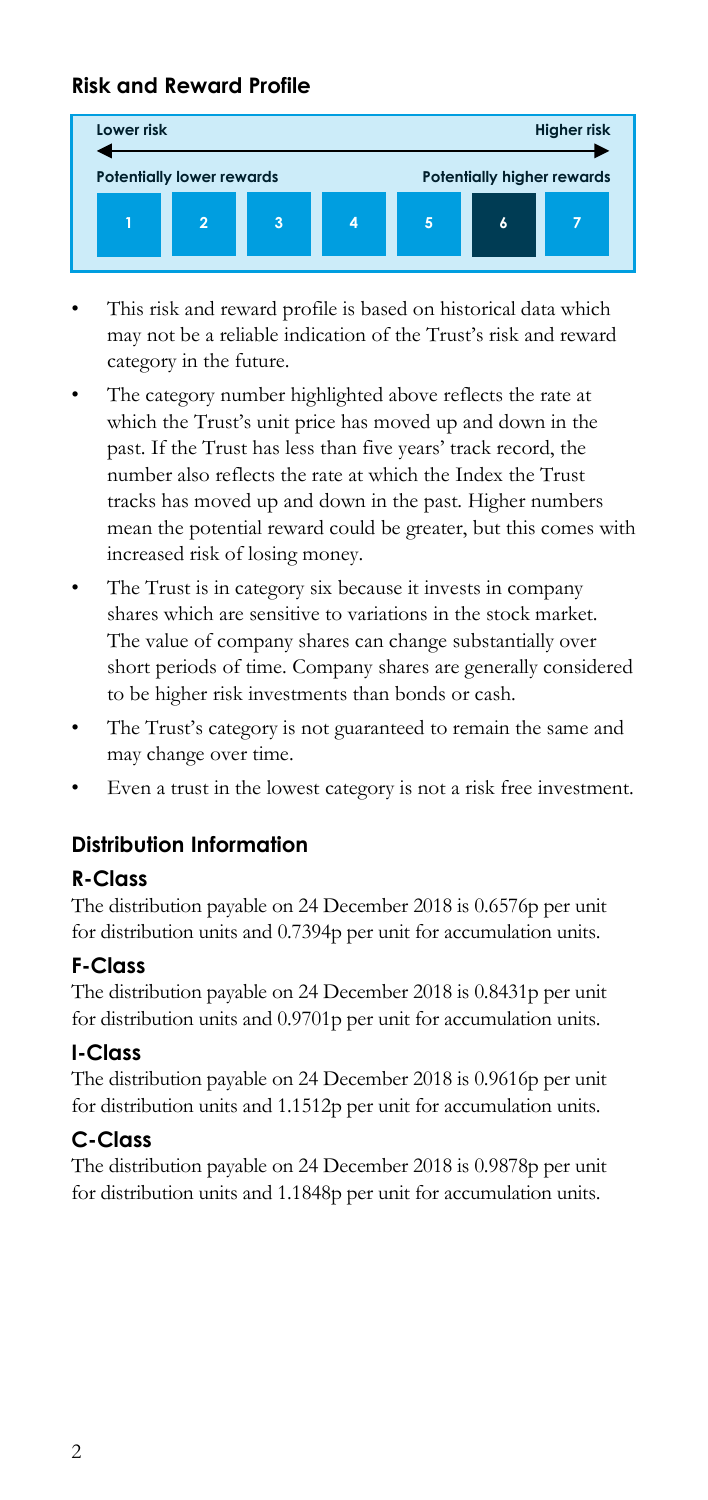# **Portfolio Information**

The top 10 holdings and their associated weighting at the current and preceding year ends were:

| <b>Top 10 Holdings at</b><br><b>24 October 2018</b> |                                         | <b>Top 10 Holdings at</b><br><b>24 October 2017</b> |                                         |  |
|-----------------------------------------------------|-----------------------------------------|-----------------------------------------------------|-----------------------------------------|--|
| Holding                                             | Percentage of<br><b>Net Asset Value</b> | Holding                                             | Percentage of<br><b>Net Asset Value</b> |  |
| <b>Toyota Motor</b>                                 | 3.97%                                   | <b>Toyota Motor</b>                                 | 4.23%                                   |  |
| Mitsubishi UEJ Financial                            | 2.00%                                   | Mitsubishi UEJ Financial                            | 2.22%                                   |  |
| Sony                                                | 1.87%                                   | SoftBank Group                                      | 2.01%                                   |  |
| SoftBank Group                                      | 1.86%                                   | Honda Motor                                         | 1.43%                                   |  |
| Sumitomo Mitsui                                     |                                         | Sumitomo Mitsui                                     |                                         |  |
| Financial                                           | 1.36%                                   | Financial                                           | 1.37%                                   |  |
| Honda Motor                                         | 1.27%                                   | KDDI                                                | 1.29%                                   |  |
| <b>KDDI</b>                                         | 1.24%                                   | Keyence                                             | 1.28%                                   |  |
| Keyence                                             | 1.16%                                   | Sony                                                | 1.24%                                   |  |
| Mizuho Financial                                    | 1.15%                                   | Mizuho Financial                                    | 1.18%                                   |  |
| Mitsubishi                                          | 1.00%                                   | Fanuc                                               | 1.14%                                   |  |

# **Trust Holdings as at 24 October 2018**



## **Trust Holdings as at 24 October 2017**

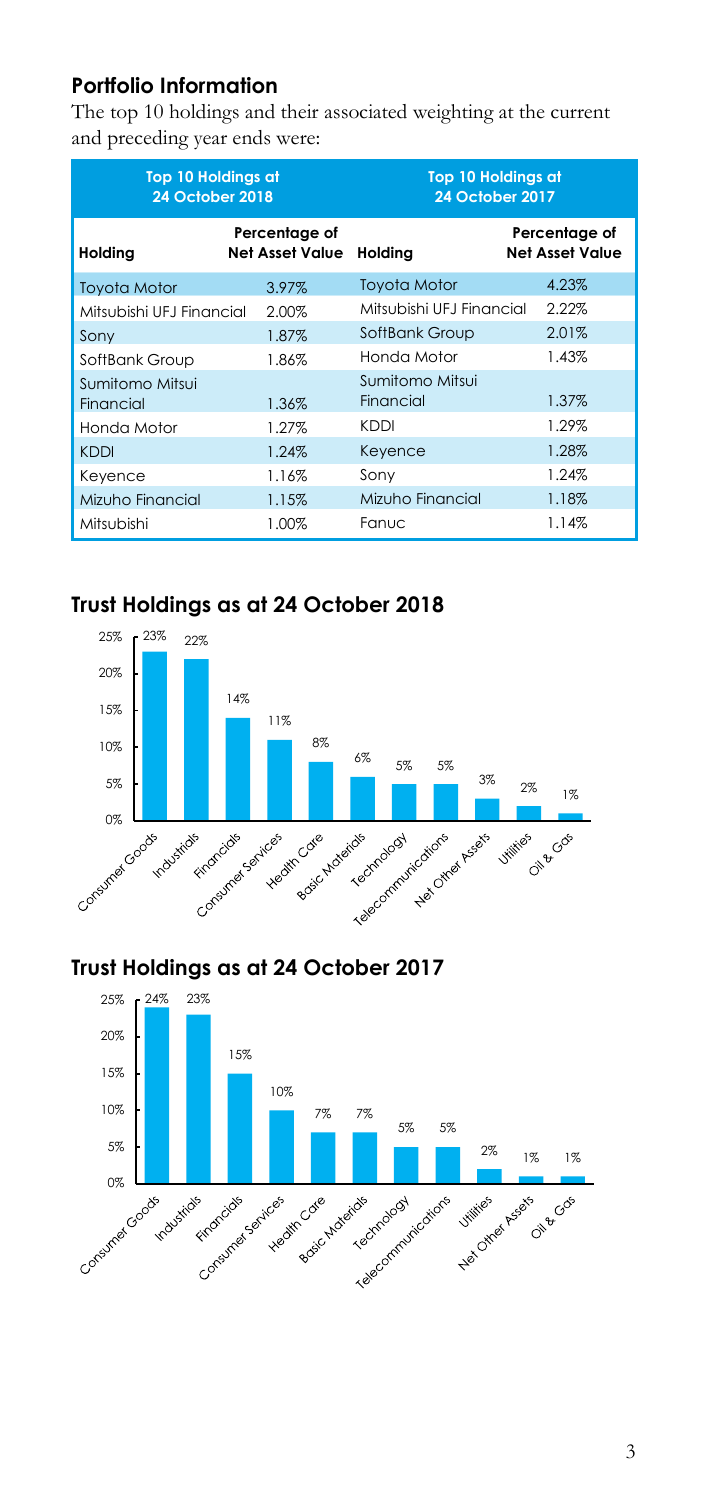## **Comparative Tables**

#### **R-Class Distribution Units**

#### **Change in Net Asset Value per Unit**

| <b>Accounting Year ending</b>                      | 24/10/18<br>(pence<br>per unit) | 24/10/17<br>(pence<br>per unit) | 24/10/16<br>(pence<br>per unit) |
|----------------------------------------------------|---------------------------------|---------------------------------|---------------------------------|
| Opening net asset value per unit                   | 53.82                           | 49.67                           | 38.96                           |
| Return before operating charges*                   | (0.43)                          | 5.03                            | 11.57                           |
| Operating charges<br>(calculated on average price) | (0.39)                          | (0.42)                          | (0.34)                          |
| Return after operating charges*                    | (0.82)                          | 4.61                            | 11.23                           |
| Distributions on income units                      | (0.66)                          | (0.46)                          | (0.52)                          |
| Closing net asset value per unit                   | 52.34                           | 53.82                           | 49.67                           |
| * after direct transaction costs of:               |                                 |                                 |                                 |
| Performance                                        |                                 |                                 |                                 |
| Return after charges                               | $(1.52)\%$                      | 9.28%                           | 28.82%                          |
| Other Information                                  |                                 |                                 |                                 |
| Closing net asset value (£)                        | 388,244,951                     | 503,353,540                     | 461,598,533                     |
| Closing number of units                            | 741.796.787                     | 935.225.404                     | 929.418.795                     |
| Operating chargest<br>Direct transaction costs     | 0.71%<br>0.01%                  | 0.83%<br>0.00%                  | 0.83%<br>0.01%                  |
|                                                    |                                 |                                 |                                 |
| Prices                                             |                                 |                                 |                                 |
| Highest unit price                                 | 57.91p                          | 54.38p                          | 50.31 <sub>p</sub>              |
| Lowest unit price                                  | 51.20p                          | 46.68p                          | 33.83 <sub>p</sub>              |

† Operating charges, otherwise known as the OCF is the ratio of the Trust's total disclosable costs (excluding overdraft interest) to the average net assets of the Trust.

**Past performance is not a guide to future performance.**

**The price of units and any income from them may go down as well as up.**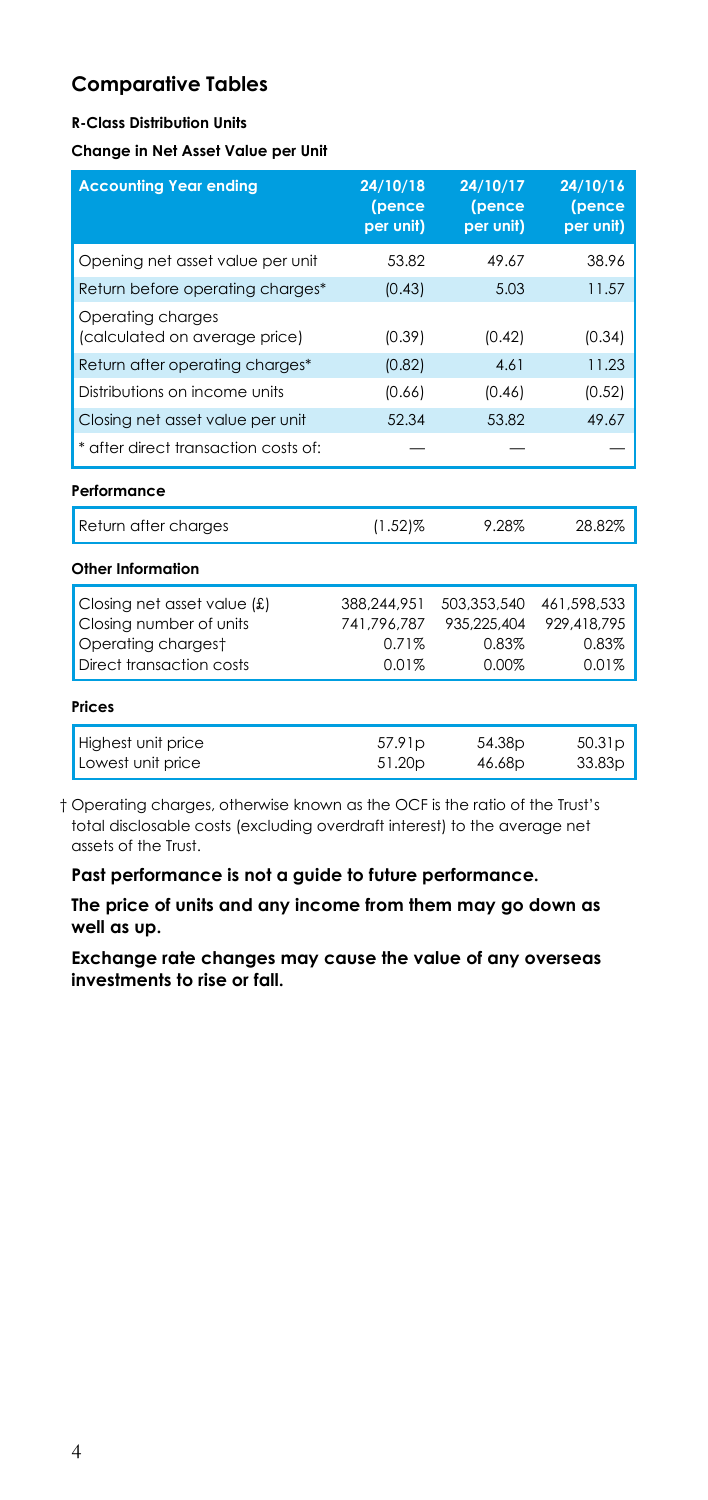#### **R-Class Accumulation Units**

**Change in Net Asset Value per Unit**

| <b>Accounting Year ending</b>                                                                            | 24/10/18<br>(pence<br>per unit)            | 24/10/17<br>(pence<br>per unit)            | 24/10/16<br>(pence<br>per unit)             |
|----------------------------------------------------------------------------------------------------------|--------------------------------------------|--------------------------------------------|---------------------------------------------|
| Opening net asset value per unit                                                                         | 60.52                                      | 55.38                                      | 42.98                                       |
| Return before operating charges*                                                                         | (0.49)                                     | 5.61                                       | 12.78                                       |
| Operating charges<br>(calculated on average price)                                                       | (0.44)                                     | (0.47)                                     | (0.38)                                      |
| Return after operating charges*                                                                          | (0.93)                                     | 5.14                                       | 12.40                                       |
| Distributions                                                                                            | (0.74)                                     | (0.51)                                     | (0.57)                                      |
| Retained distributions on<br>accumulation units                                                          | 0.74                                       | 0.51                                       | 0.57                                        |
| Closing net asset value per unit                                                                         | 59.59                                      | 60.52                                      | 55.38                                       |
| * after direct transaction costs of:                                                                     |                                            |                                            |                                             |
| Performance                                                                                              |                                            |                                            |                                             |
| Return after charges                                                                                     | $(1.54)$ %                                 | 9.28%                                      | 28.85%                                      |
| Other Information                                                                                        |                                            |                                            |                                             |
| Closing net asset value (£)<br>Closing number of units<br>Operating chargest<br>Direct transaction costs | 58,068,840<br>97.447.020<br>0.71%<br>0.01% | 60.184.617<br>99,444,691<br>0.83%<br>0.00% | 57,114,192<br>103,139,304<br>0.83%<br>0.01% |
| Prices                                                                                                   |                                            |                                            |                                             |
| Highest unit price<br>Lowest unit price                                                                  | 65.11 <sub>p</sub><br>57.57p               | 60.64p<br>52.05 <sub>p</sub>               | 55.51p<br>37.33 <sub>D</sub>                |

† Operating charges, otherwise known as the OCF is the ratio of the Trust's total disclosable costs (excluding overdraft interest) to the average net assets of the Trust.

**Past performance is not a guide to future performance.**

**The price of units and any income from them may go down as well as up.**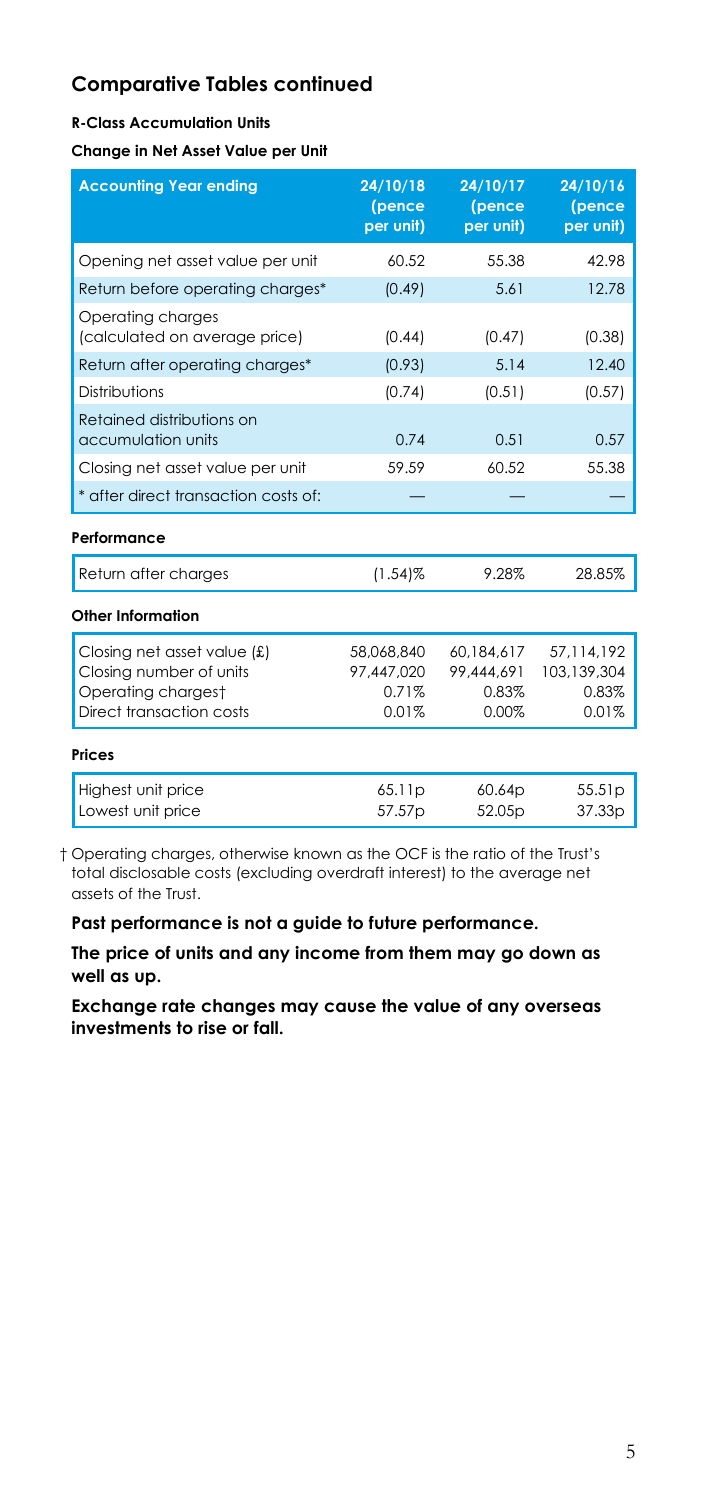#### **F-Class Distribution Units**

**Change in Net Asset Value per Unit**

| <b>Accounting Year ending</b>                      | 24/10/18<br>(pence<br>per unit) | 24/10/17<br>(pence<br>per unit) | 24/10/16<br>(pence<br>per unit) |
|----------------------------------------------------|---------------------------------|---------------------------------|---------------------------------|
| Opening net asset value per unit                   | 53.92                           | 49.76                           | 39.03                           |
| Return before operating charges*                   | (0.45)                          | 5.06                            | 11.63                           |
| Operating charges<br>(calculated on average price) | (0.20)                          | (0.19)                          | (0.14)                          |
| Return after operating charges*                    | (0.65)                          | 4.87                            | 11.49                           |
| Distributions on income units                      | (0.84)                          | (0.71)                          | (0.76)                          |
| Closing net asset value per unit                   | 52.43                           | 53.92                           | 49.76                           |
| * after direct transaction costs of:               |                                 |                                 |                                 |
| Performance                                        |                                 |                                 |                                 |
| Return after charges                               | $(1.21)$ %                      | 9.79%                           | 29.44%                          |
| Other Information                                  |                                 |                                 |                                 |
| Closing net asset value (£)                        | 7.959                           | 8.185                           | 2.738                           |
| Closing number of units                            | 15,180                          | 15,180                          | 5,502                           |
| Operating chargest                                 | 0.37%                           | 0.37%                           | 0.37%                           |
| Direct transaction costs                           | 0.01%                           | 0.00%                           | 0.01%                           |
| Prices                                             |                                 |                                 |                                 |
| Highest unit price<br>Lowest unit price            | 58.20 <sub>p</sub><br>51.40p    | 54.74p<br>46.79p                | 50.83 <sub>p</sub><br>34.00p    |

† Operating charges, otherwise known as the OCF is the ratio of the Trust's total disclosable costs (excluding overdraft interest) to the average net assets of the Trust.

**Past performance is not a guide to future performance.**

**The price of units and any income from them may go down as well as up.**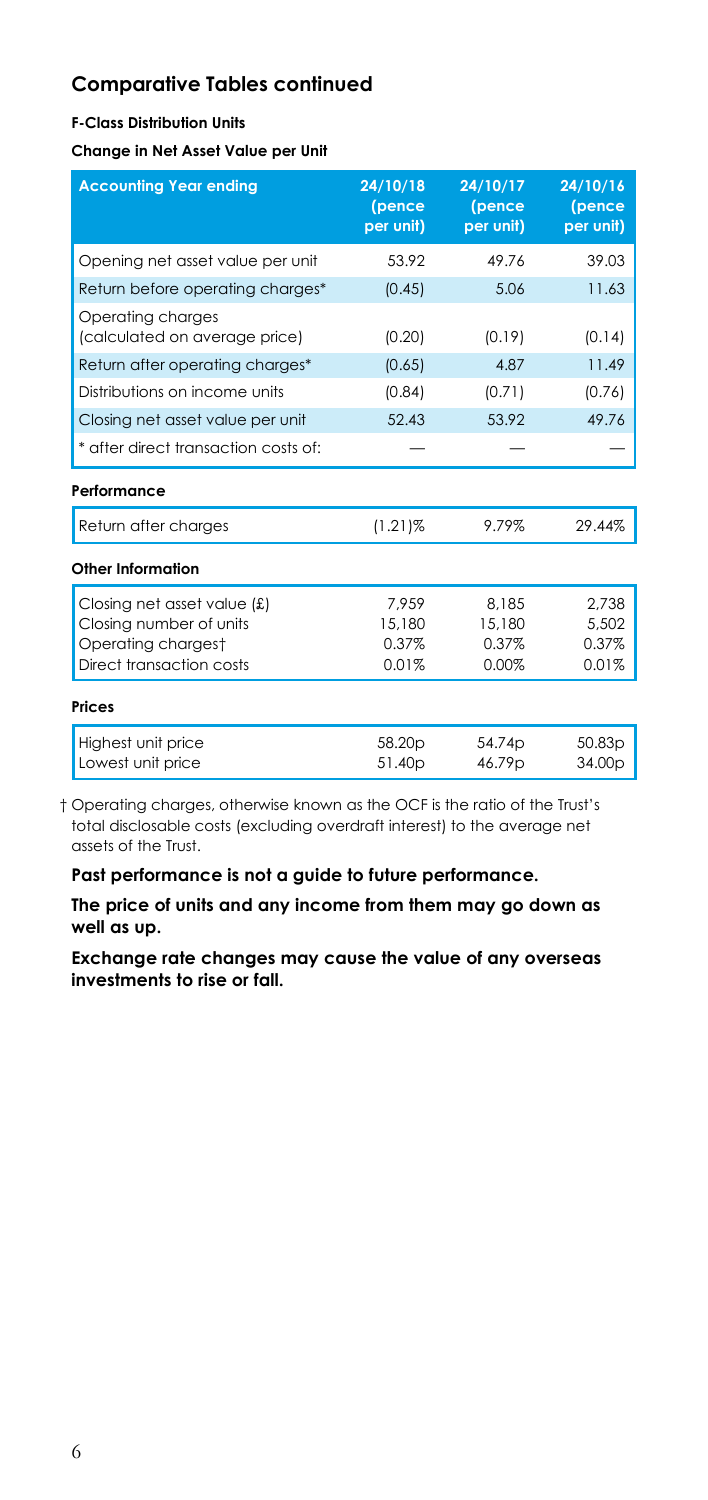#### **F-Class Accumulation Units**

#### **Change in Net Asset Value per Unit**

| <b>Accounting Year ending</b>                                                                            | 24/10/18<br>(pence<br>per unit)      | 24/10/17<br>(pence<br>per unit)      | 24/10/16<br>(pence<br>per unit)      |
|----------------------------------------------------------------------------------------------------------|--------------------------------------|--------------------------------------|--------------------------------------|
| Opening net asset value per unit                                                                         | 62.02                                | 56.49                                | 43.65                                |
| Return before operating charges*                                                                         | (0.52)                               | 5.74                                 | 13.01                                |
| Operating charges<br>(calculated on average price)                                                       | (0.23)                               | (0.21)                               | (0.17)                               |
| Return after operating charges*                                                                          | (0.75)                               | 5.53                                 | 12.84                                |
| Distributions                                                                                            | (0.97)                               | (0.80)                               | (0.84)                               |
| Retained distributions on<br>accumulation units                                                          | 0.97                                 | 0.80                                 | 0.84                                 |
| Closing net asset value per unit                                                                         | 61.27                                | 62.02                                | 56.49                                |
| * after direct transaction costs of:                                                                     |                                      |                                      |                                      |
| Performance                                                                                              |                                      |                                      |                                      |
| Return after charges                                                                                     | $(1.21)\%$                           | 9.79%                                | 29.42%                               |
| Other Information                                                                                        |                                      |                                      |                                      |
| Closing net asset value (£)<br>Closing number of units<br>Operating chargest<br>Direct transaction costs | 187,346<br>305.774<br>0.37%<br>0.01% | 238,579<br>384.694<br>0.37%<br>0.00% | 215,450<br>381,420<br>0.37%<br>0.01% |
| Prices                                                                                                   |                                      |                                      |                                      |
| Highest unit price<br>Lowest unit price                                                                  | 66.94p<br>59.11p                     | 62.14p<br>53.12p                     | 56.84p<br>38.02p                     |

† Operating charges, otherwise known as the OCF is the ratio of the Trust's total disclosable costs (excluding overdraft interest) to the average net assets of the Trust.

**Past performance is not a guide to future performance.**

**The price of units and any income from them may go down as well as up.**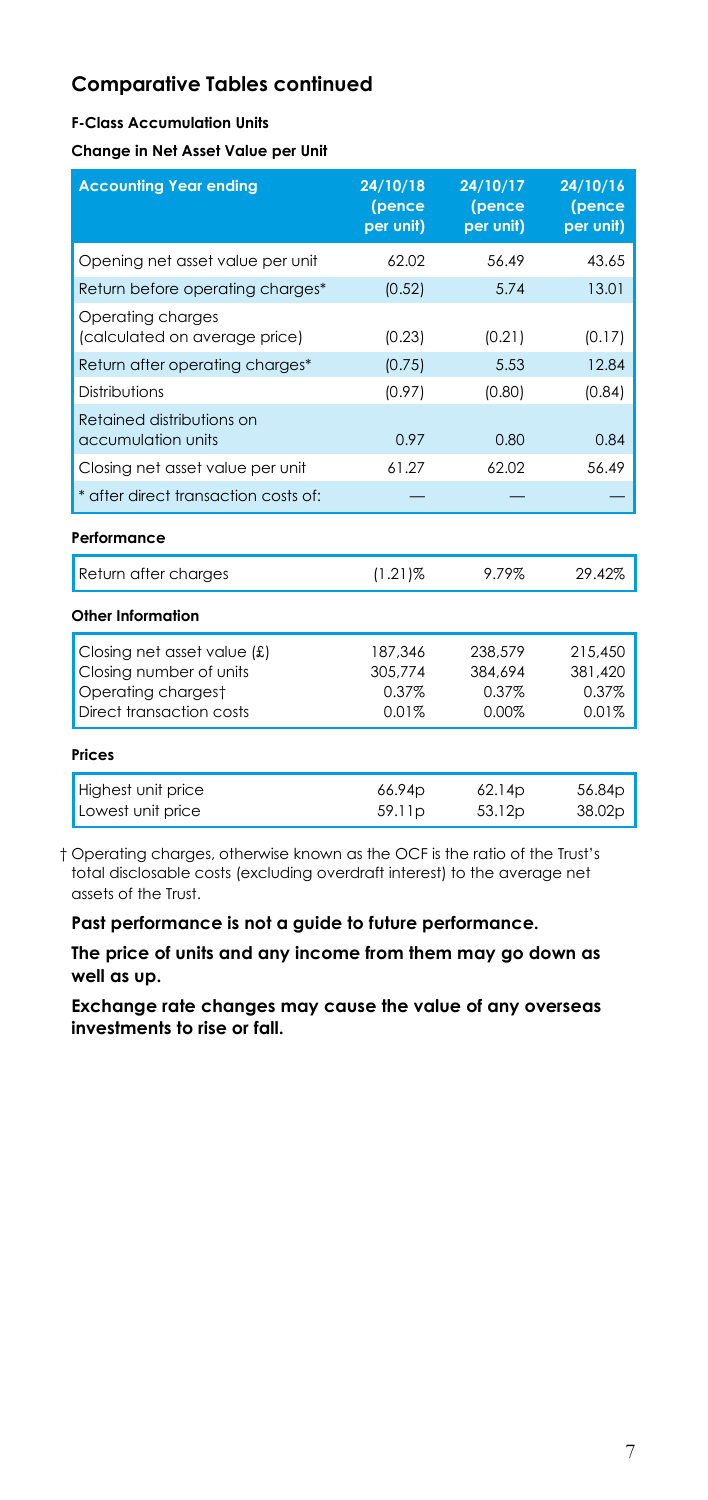#### **I-Class Distribution Units**

**Change in Net Asset Value per Unit**

| <b>Accounting Year ending</b>                                                                            | 24/10/18<br>(pence<br>per unit)              | 24/10/17<br>(pence<br>per unit)              | 24/10/16<br>(pence<br>per unit)              |
|----------------------------------------------------------------------------------------------------------|----------------------------------------------|----------------------------------------------|----------------------------------------------|
| Opening net asset value per unit                                                                         | 53.78                                        | 49.62                                        | 38.92                                        |
| Return before operating charges*                                                                         | (0.45)                                       | 5.07                                         | 11.62                                        |
| Operating charges<br>(calculated on average price)                                                       | (0.08)                                       | (0.08)                                       | (0.06)                                       |
| Return after operating charges*                                                                          | (0.53)                                       | 4.99                                         | 11.56                                        |
| Distributions on income units                                                                            | (0.96)                                       | (0.83)                                       | (0.86)                                       |
| Closing net asset value per unit                                                                         | 52.29                                        | 53.78                                        | 49.62                                        |
| * after direct transaction costs of:                                                                     |                                              |                                              |                                              |
| Performance                                                                                              |                                              |                                              |                                              |
| Return after charges                                                                                     | $(0.99)$ %                                   | 10.06%                                       | 29.70%                                       |
| Other Information                                                                                        |                                              |                                              |                                              |
| Closing net asset value (£)<br>Closing number of units<br>Operating chargest<br>Direct transaction costs | 325,138,992<br>621.857.089<br>0.15%<br>0.01% | 256.555.527<br>477.058.030<br>0.15%<br>0.00% | 204.729.822<br>412.558.664<br>0.15%<br>0.01% |
| Prices                                                                                                   |                                              |                                              |                                              |
| Highest unit price<br>Lowest unit price                                                                  | 58.17p<br>51.30 <sub>p</sub>                 | 54.71p<br>46.68p                             | 50.80 <sub>p</sub><br>33.87p                 |

† Operating charges, otherwise known as the OCF is the ratio of the Trust's total disclosable costs (excluding overdraft interest) to the average net assets of the Trust.

**Past performance is not a guide to future performance.**

**The price of units and any income from them may go down as well as up.**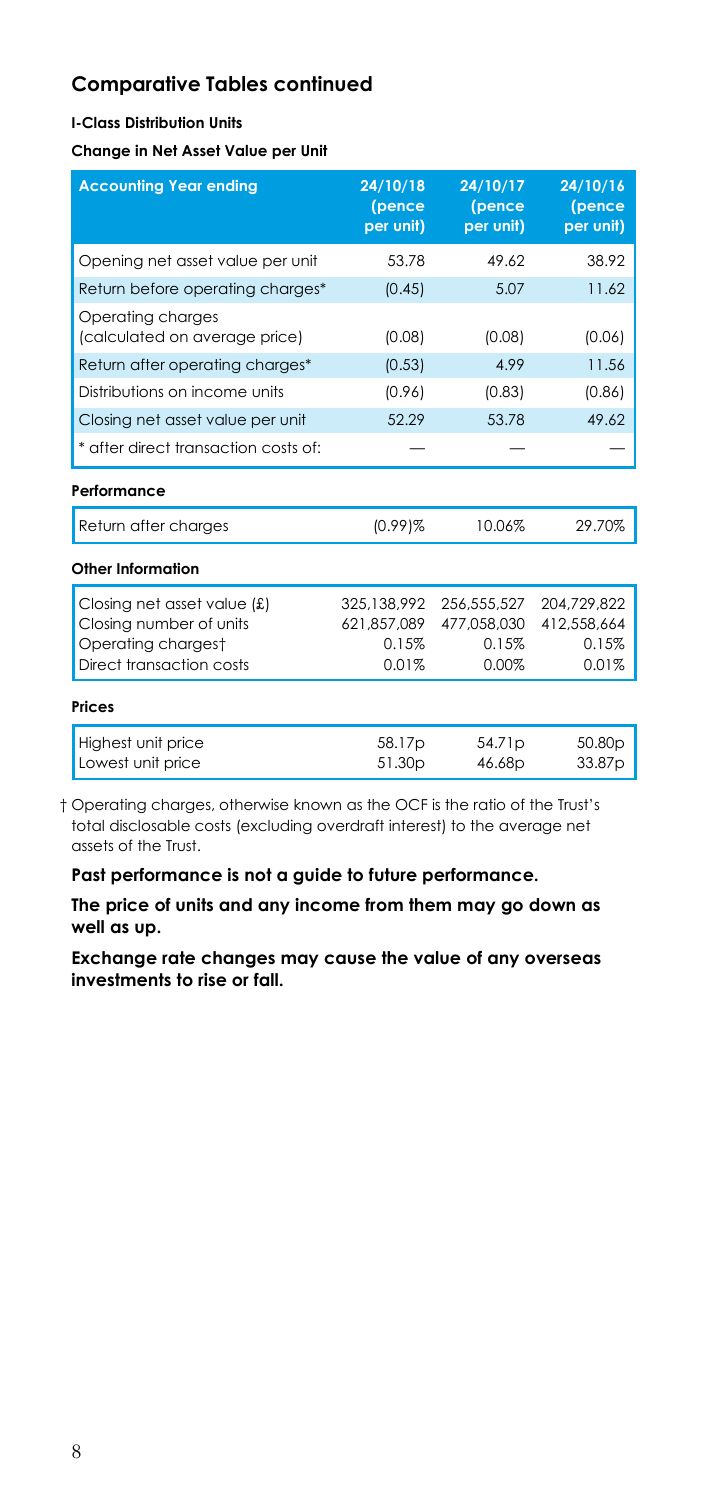#### **I-Class Accumulation Units**

**Change in Net Asset Value per Unit**

| <b>Accounting Year ending</b>                                                                            | 24/10/18<br>(pence<br>per unit)              | 24/10/17<br>(pence<br>per unit)              | 24/10/16<br>(pence<br>per unit)              |
|----------------------------------------------------------------------------------------------------------|----------------------------------------------|----------------------------------------------|----------------------------------------------|
| Opening net asset value per unit                                                                         | 64.39                                        | 58.51                                        | 45.11                                        |
| Return before operating charges*                                                                         | (0.54)                                       | 5.97                                         | 13.47                                        |
| Operating charges<br>(calculated on average price)                                                       | (0.10)                                       | (0.09)                                       | (0.07)                                       |
| Return after operating charges*                                                                          | (0.64)                                       | 5.88                                         | 13.40                                        |
| Distributions                                                                                            | (1.15)                                       | (0.97)                                       | (1.00)                                       |
| Retained distributions on<br>accumulation units                                                          | 1.15                                         | 0.97                                         | 1.00                                         |
| Closing net asset value per unit                                                                         | 63.75                                        | 64.39                                        | 58.51                                        |
| * after direct transaction costs of:                                                                     |                                              |                                              |                                              |
| Performance                                                                                              |                                              |                                              |                                              |
| Return after charges                                                                                     | $(0.99)$ %                                   | 10.05%                                       | 29.71%                                       |
| Other Information                                                                                        |                                              |                                              |                                              |
| Closing net asset value (£)<br>Closing number of units<br>Operating chargest<br>Direct transaction costs | 294,457,798<br>461,914,720<br>0.15%<br>0.01% | 346,552,117<br>538,240,890<br>0.15%<br>0.00% | 372,901,774<br>637,278,526<br>0.15%<br>0.01% |
| Prices                                                                                                   |                                              |                                              |                                              |
| Highest unit price<br>Lowest unit price                                                                  | 69.64p<br>61.43p                             | 64.51p<br>55.04p                             | 58.88p<br>39.26p                             |

† Operating charges, otherwise known as the OCF is the ratio of the Trust's total disclosable costs (excluding overdraft interest) to the average net assets of the Trust.

**Past performance is not a guide to future performance.**

**The price of units and any income from them may go down as well as up.**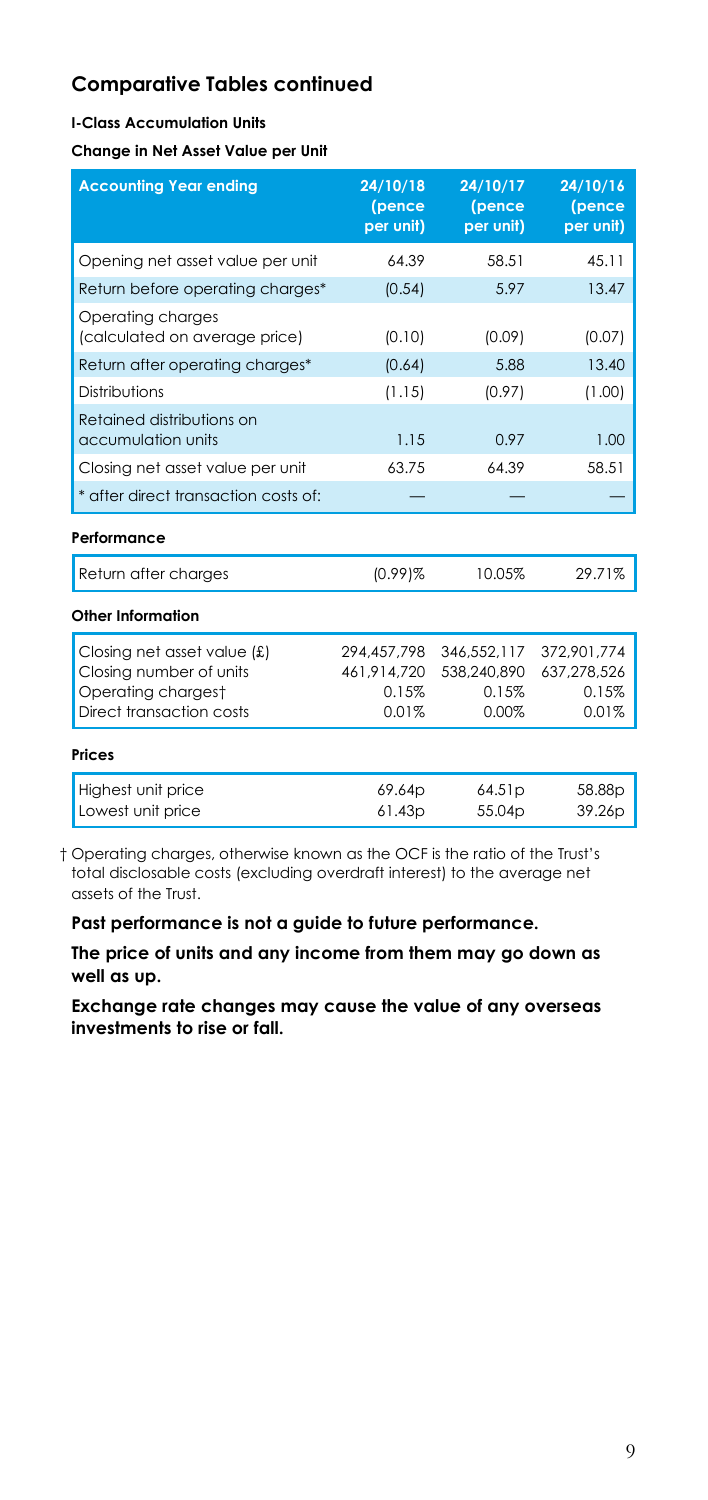#### **C-Class Distribution Units**

**Change in Net Asset Value per Unit**

| <b>Accounting Year ending</b>                      | 24/10/18<br>(pence<br>per unit) | 24/10/17<br>(pence<br>per unit) | 24/10/16<br>(pence<br>per unit) |
|----------------------------------------------------|---------------------------------|---------------------------------|---------------------------------|
| Opening net asset value per unit                   | 53.76                           | 49.61                           | 38.91                           |
| Return before operating charges*                   | (0.45)                          | 5.05                            | 11.63                           |
| Operating charges<br>(calculated on average price) | (0.05)                          | (0.05)                          | (0.04)                          |
| Return after operating charges*                    | (0.50)                          | 5.00                            | 11.59                           |
| Distributions on income units                      | (0.99)                          | (0.85)                          | (0.89)                          |
| Closing net asset value per unit                   | 52.27                           | 53.76                           | 49.61                           |
| * after direct transaction costs of:               |                                 |                                 |                                 |
| Performance                                        |                                 |                                 |                                 |
| Return after charges                               | $(0.93)$ %                      | 10.08%                          | 29.79%                          |
| Other Information                                  |                                 |                                 |                                 |
| Closing net asset value (£)                        | 97.412.034                      | 82.554.382                      | 65.325.624                      |
| Closing number of units                            | 186.375.647                     | 153,561,267                     | 131.683.320                     |
| Operating chargest                                 | 0.10%                           | 0.10%                           | 0.10%                           |
| Direct transaction costs                           | 0.01%                           | 0.00%                           | 0.01%                           |
| Prices                                             |                                 |                                 |                                 |
| Highest unit price                                 | 58.03p                          | 54.72p                          | 50.82p                          |
| Lowest unit price                                  | 51.19 <sub>p</sub>              | 46.66p                          | 33.92p                          |

† Operating charges, otherwise known as the OCF is the ratio of the Trust's total disclosable costs (excluding overdraft interest) to the average net assets of the Trust.

**Past performance is not a guide to future performance.**

**The price of units and any income from them may go down as well as up.**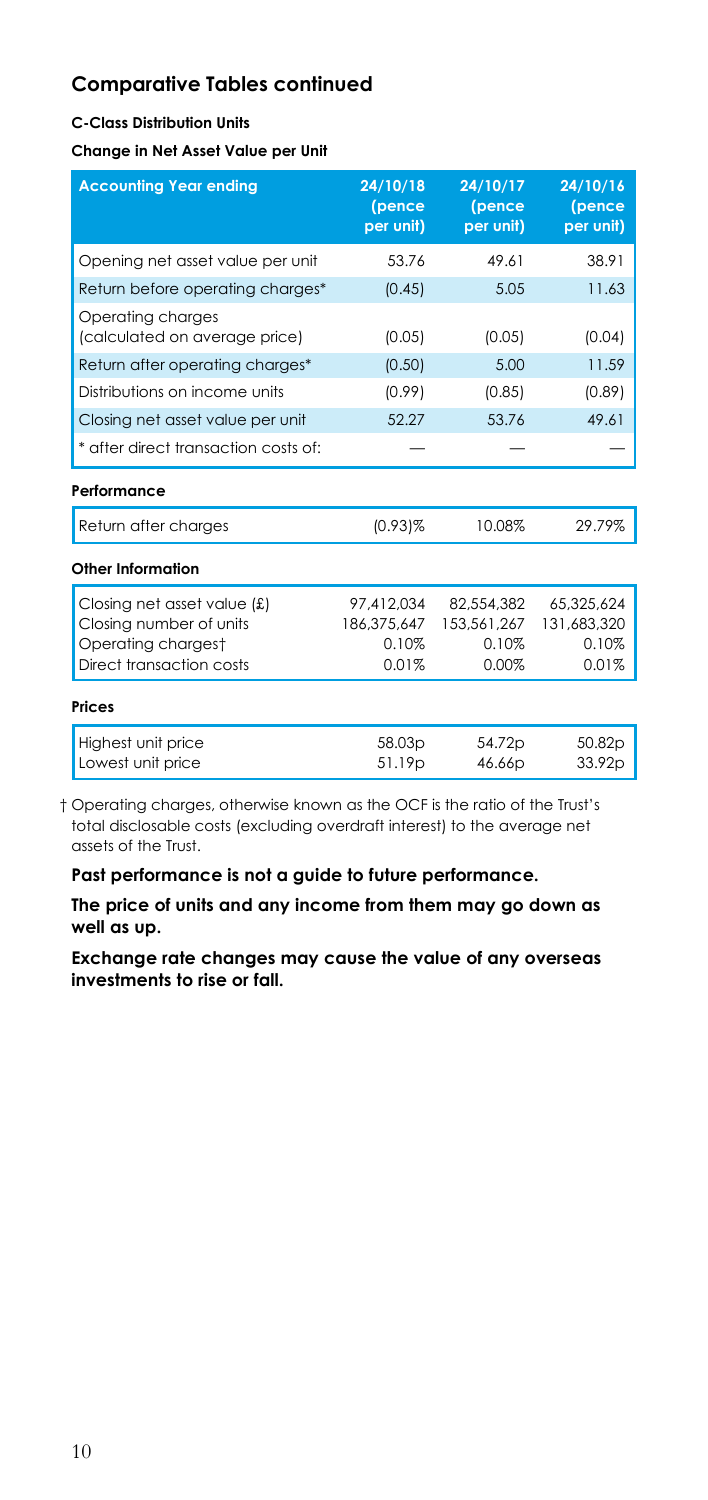#### **C-Class Accumulation Units**

**Change in Net Asset Value per Unit**

| <b>Accounting Year ending</b>                                                                            | 24/10/18<br>(pence<br>per unit)             | 24/10/17<br>(pence<br>per unit)            | 24/10/16<br>(pence<br>per unit)            |
|----------------------------------------------------------------------------------------------------------|---------------------------------------------|--------------------------------------------|--------------------------------------------|
| Opening net asset value per unit                                                                         | 64.48                                       | 58.57                                      | 45.13                                      |
| Return before operating charges*                                                                         | (0.54)                                      | 5.97                                       | 13.49                                      |
| Operating charges<br>(calculated on average price)                                                       | (0.07)                                      | (0.06)                                     | (0.05)                                     |
| Return after operating charges*                                                                          | (0.61)                                      | 5.91                                       | 13.44                                      |
| Distributions                                                                                            | (1.18)                                      | (1.01)                                     | (1.03)                                     |
| Retained distributions on<br>accumulation units                                                          | 1.18                                        | 1.01                                       | 1.03                                       |
| Closing net asset value per unit                                                                         | 63.87                                       | 64.48                                      | 58.57                                      |
| * after direct transaction costs of:                                                                     |                                             |                                            |                                            |
| Performance                                                                                              |                                             |                                            |                                            |
| Return after charges                                                                                     | $(0.95)\%$                                  | 10.09%                                     | 29.78%                                     |
| Other Information                                                                                        |                                             |                                            |                                            |
| Closing net asset value (£)<br>Closing number of units<br>Operating chargest<br>Direct transaction costs | 86,485,952<br>135.404.891<br>0.10%<br>0.01% | 29,781,776<br>46,186,600<br>0.10%<br>0.00% | 25,037,276<br>42.745.429<br>0.10%<br>0.01% |
| Prices                                                                                                   |                                             |                                            |                                            |
| Highest unit price<br>Lowest unit price                                                                  | 69.60p<br>61.40p                            | 64.61p<br>55.10 <sub>p</sub>               | 58.94p<br>39.35p                           |

† Operating charges, otherwise known as the OCF is the ratio of the Trust's total disclosable costs (excluding overdraft interest) to the average net assets of the Trust.

**Past performance is not a guide to future performance.**

**The price of units and any income from them may go down as well as up.**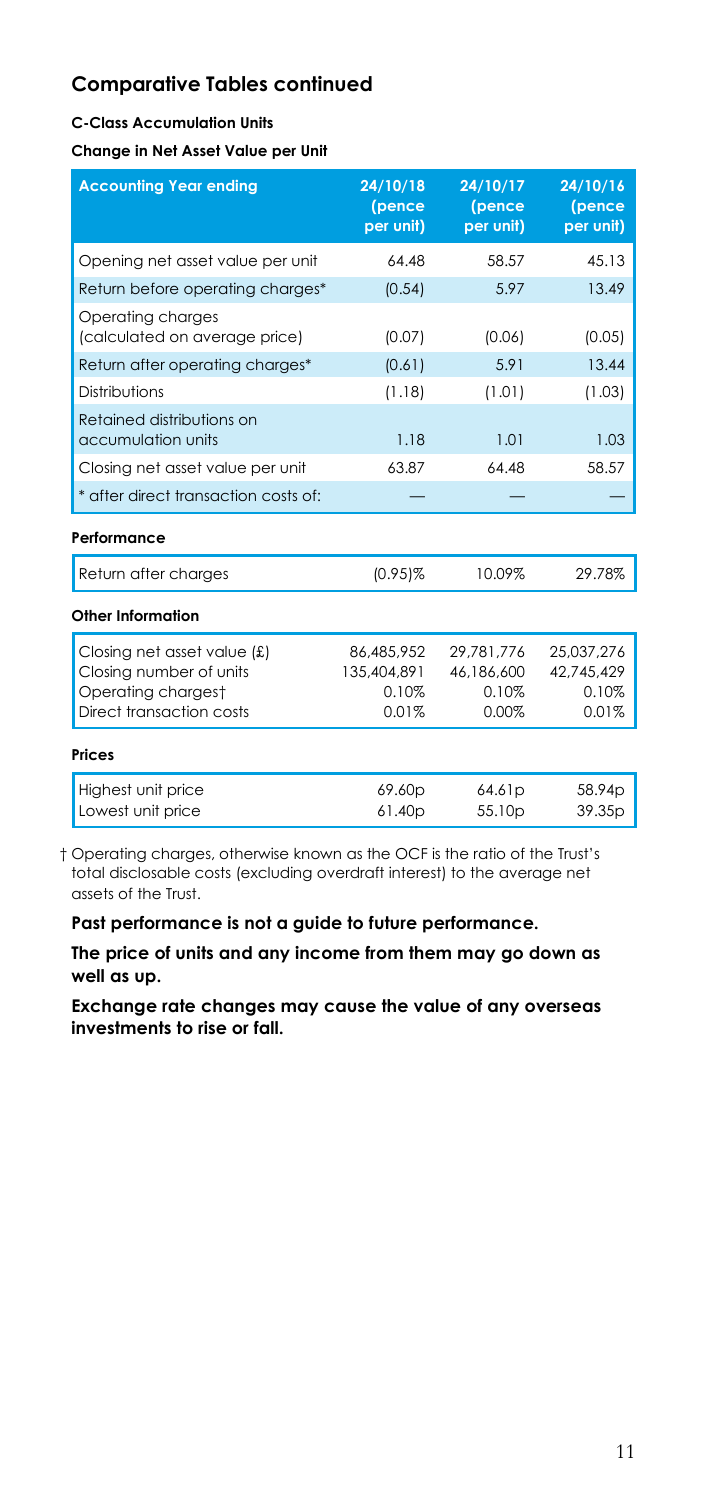## **Manager's Investment Report**

During the year under review, the bid price of the Trust's R-Class distribution units fell by 2.36%. FTSE, the Index compiler, calculates the benchmark Index at the end of the business day using closing prices, whereas the Trust is valued using prevailing prices at 12 noon. Therefore, for tracking purposes the Trust has been revalued using closing prices and foreign exchange rates. On this basis, over the review year, the Trust fell by 2.93% on a capital only basis compared with the FTSE World Japan Index fall of 2.92% (Source: Bloomberg), producing a tracking difference of -0.01%.

#### **Past performance is not a guide to future performance.**

**The value of investments and any income from them may go down as well as up.**

#### **Exchange rate changes may cause the value of any overseas investments to rise or fall.**

The FTSE Japan Index is calculated by FTSE International Limited ("FTSE"). FTSE does not sponsor, endorse or promote this product.

All copyright in the Index values and constituent list belongs to FTSE. Legal & General has obtained full licence from FTSE to use such copyright in the creation of this product.

"FTSETM", "FT-SE®" and "Footsie®" are trademarks of the London Stock Exchange Plc and The Financial Times Limited and are used by FTSE International Limited ("FTSE") under license.

#### **Market/Economic Review**

The global economic background has improved over the past twelve months, driven increasingly by the strength of domestic demand in the major economies. Despite a rise in commodity prices, with the oil price (Brent Crude) recovering to over \$82 per barrel in September, its highest level since 2014, inflationary pressures worldwide have remained subdued by historical standards. Japan recorded eight consecutive quarters of growth as monetary policy has remained loose, although the economy contracted during the first quarter of 2018, before subsequently rebounding last quarter.

The return to the Sterling investor was impacted by 2.79% appreciation of Yen. At the start of the year  $f<sub>1</sub>$  would have bought ¥149.49, whilst by the end of the year the amount had decreased to ¥145.33. The best performing sectors were Oil & Gas Producers (+36.12%), Health Care Equipment & Services (+18.29%) and Food & Drug Retailers (+16.96%); the worst performing sectors were Tobacco (-22.09%), Industrial Engineering (-17.72%) and Chemicals (-16.24%).

#### **Trust Review**

Companies held within the Trust are held with weightings generally proportionate to those of the benchmark Index. Therefore, investment activity, other than to raise or invest cash, is only necessary when there are changes to the benchmark Index, or as a result of a corporate action.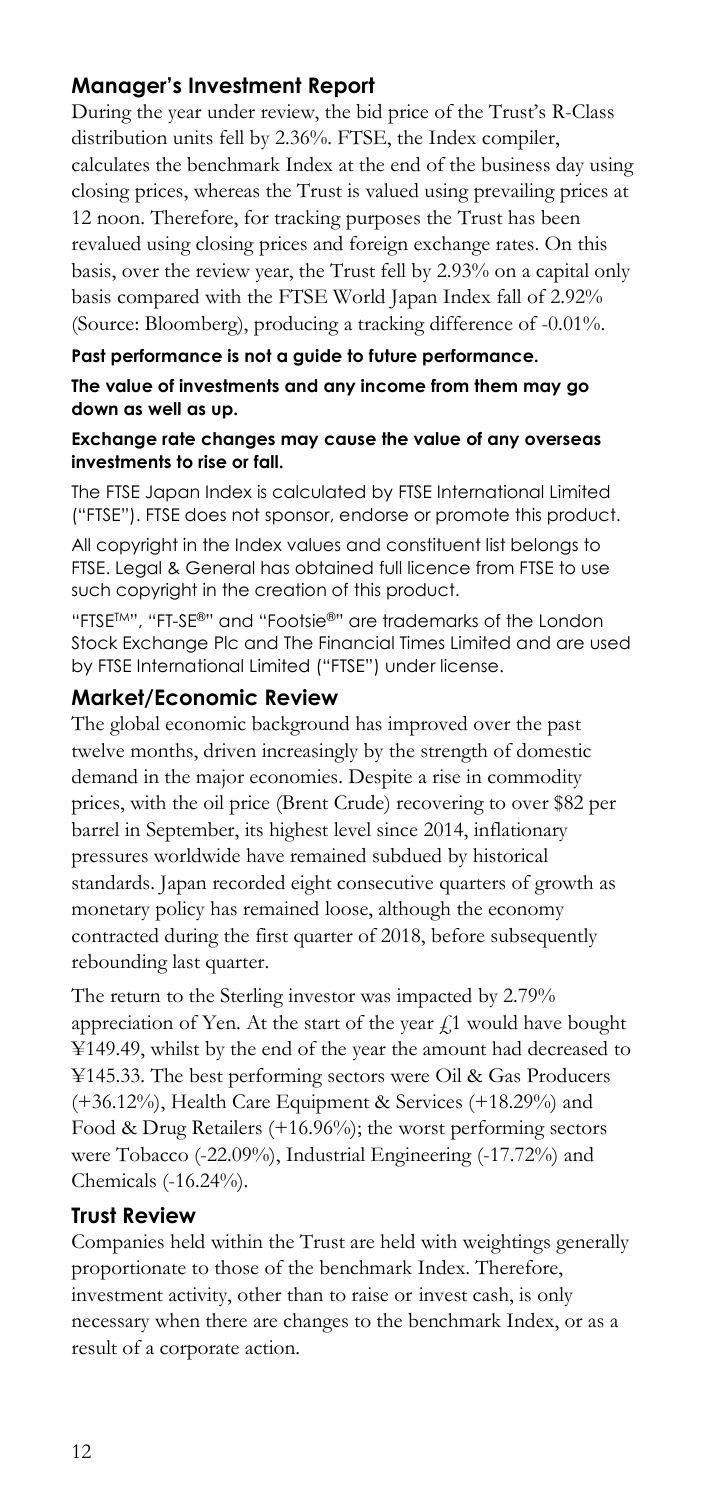## **Manager's Investment Report continued**

The quarterly Index review in December 2017 resulted in no additions and no deletions. There were 41 changes to the free share capital of constituents with the largest increases being Ain, Skylark and SBI and the largest decreases being Toyota Motor, Hitachi and Astellas Pharmaceutical. The two-way Index turnover was 0.33%.

At the semi-annual Index review in March 2018, there were 10 additions and 3 deletions. Tokai Carbon, Kyowa Exeo and Shima Seiki Manufacturing were the largest additions, whereas Senshu Ikeda, Juroku Bank and Adastria were deleted from the Index. There were 31 changes to the free share capital of constituents with the largest increases being Toshiba, Skylark and Daifuku and the largest decreases being NTT DoCoMo, Honda Motor and NTT. The two-way Index turnover was 1.30%.

The quarterly Index review in June 2018 resulted in no additions and no deletions. There were 173 changes to the free share capital of constituents with the largest increases being Sysmex, Coca-Cola Bottlers Japan and Yaskawa Electric and the largest decreases being Toyota Motor, Denso and Tokio Marine. The two-way Index turnover was 0.69%.

At the semi-annual Index review in September 2018, there were fourteen additions to the Index, with the largest being TechnoPro, Nippon Gas and Fancl. There were three deletions including Mitsui Engineering & Shipbuilding, Japan Display and Colopl. There were 44 changes to the free share capital of constituents with the largest increases being Terumo, Unicharm and Hirose Electric and the largest decreases being Toyota Motor, Mitsubishi UFJ Financial and FamilyMart. The two-way Index turnover was 1.02%.

Outside of the Index reviews, there were several Index changes due to initial public offering (IPO) and merger and acquisition (M&A) activities. SG qualified as a fast entry to the Index following its IPO which raised USD \$ 1.1 billion in December 2017. Additionally, following the shareholder meeting approval for the delisting arrangement Hitachi Kokusai was deleted from the Index in February 2018. Yakult Honsha increased its free float after Danone Probotics sold 18.35 million shares through a block sale. Similarly, Renesas Electronics increased its weight in the Index after government-backed fund INCJ has sold part of its stake via secondary placing. Yahoo Japan increased its weight in the Index after secondary placing by Altaba (USA, non-constituent).

## **Outlook**

Japanese stocks underperformed global equities by 1.6% over the review year, with investors adopting a cautious approach as the Yen strengthened against the major currencies at the end of October. According to the OECD, the economic growth is projected to reach 1.25 per cent in 2018 and 2019, supported by exports, business investment and private consumption. Trade wars continue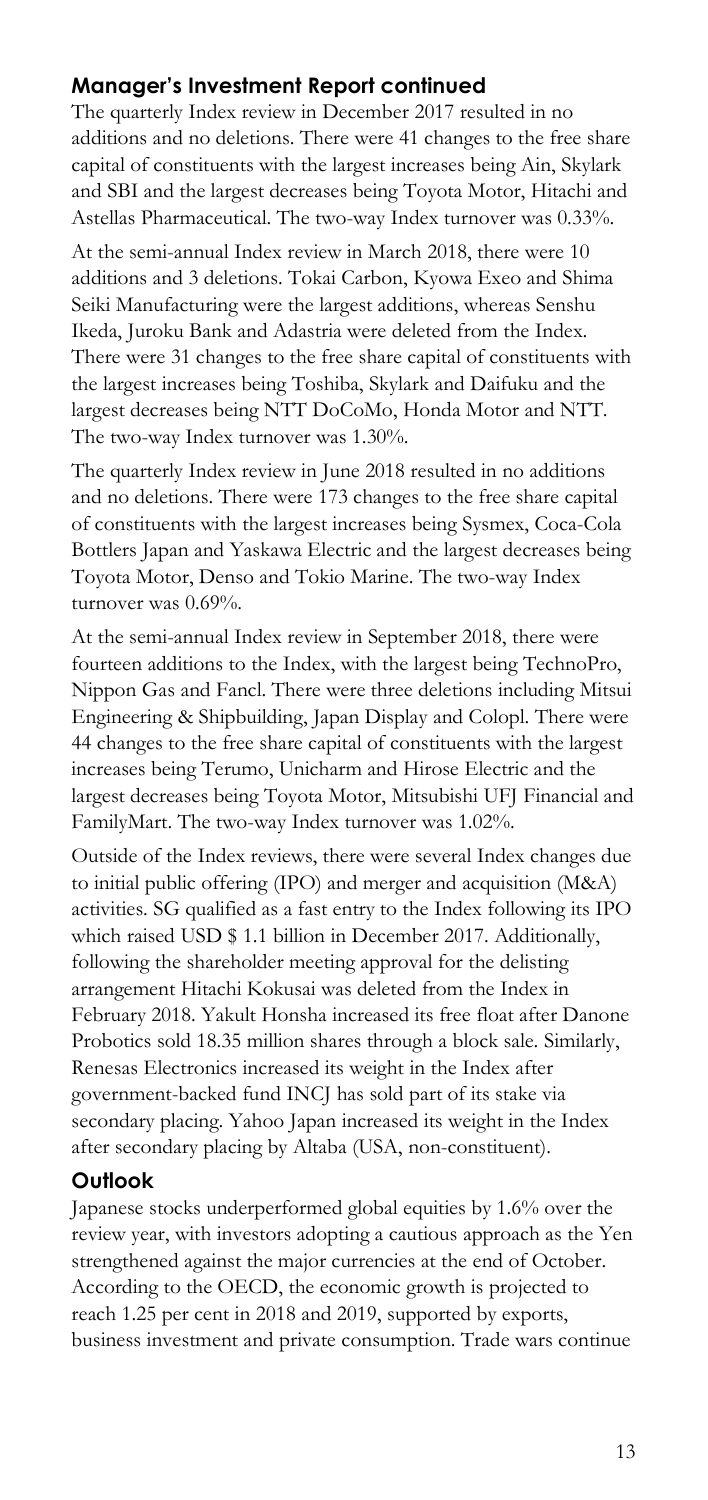# **Manager's Investment Report continued**

to occupy markets' attention. Although there has yet to be any major fall-out, LGIM economists do anticipate some damage to growth over the next year, and have slightly revised down GDP forecasts for major economies.

The Trust remains well positioned to capture the market performance.

Legal & General Investment Management Limited (Investment Adviser) 15 November 2018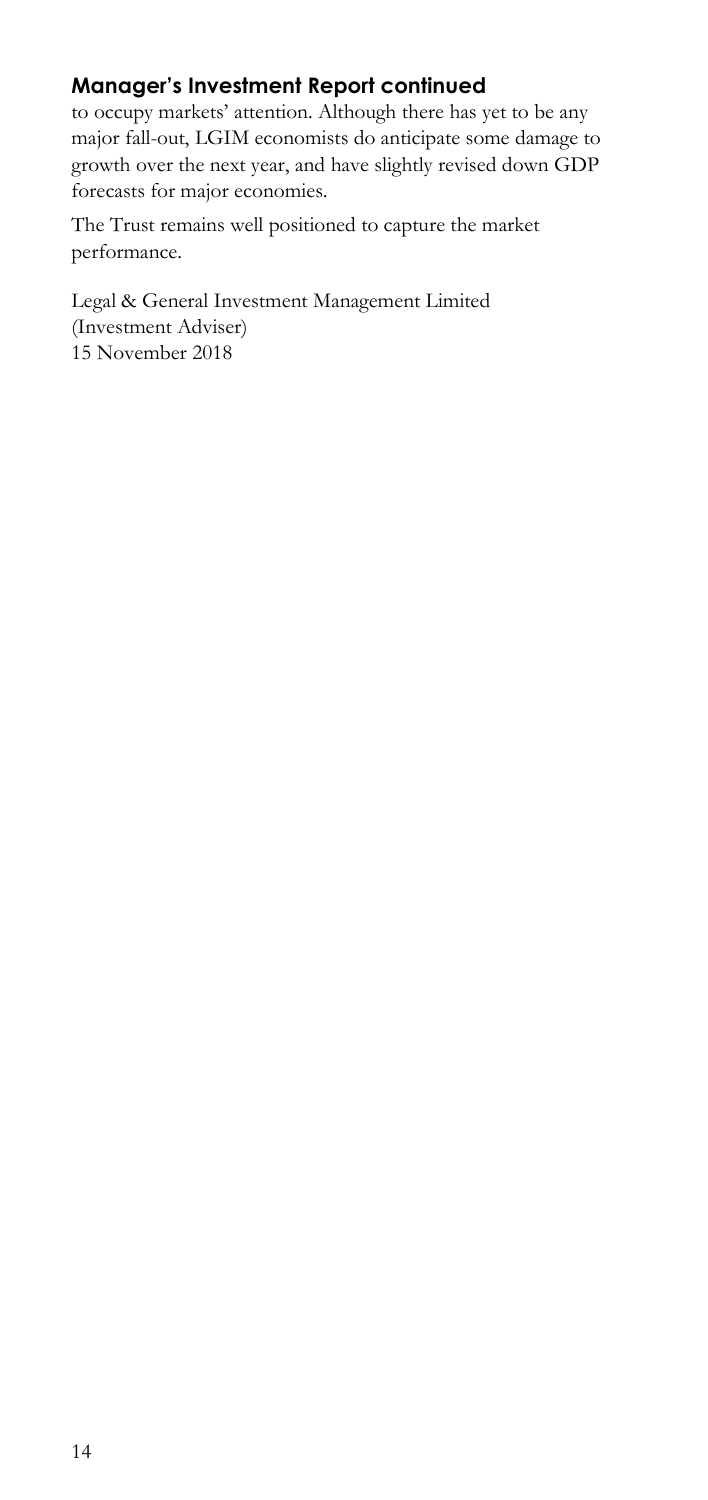## **Manager's Report and Accounts**

Copies of the most recent Interim and Annual Long Form Manager's Reports are available free of charge by telephoning 0370 050 0955, by writing to the Manager or are available on the internet at www.legalandgeneral.com/investments/fundinformation/managers-reports.

Call charges will vary. We may record and monitor calls.

#### **Information on Tracking Error**

The 'Tracking Error' of a Trust is the measure of the volatility of the differences between the return of the Trust and the return of the benchmark Index. It provides an indication of how closely the Trust is tracking the performance of the benchmark Index after considering things such as Trust charges and taxation.

Using monthly returns, over the review year, the annualised Tracking Error of the Trust is 0.13%, whilst over the last three years to the end of October 2018, the annualised Tracking Error of the Trust is 0.09%. These Tracking Errors are within the anticipated Tracking Error levels set out in the Trust's Prospectus of  $+/-0.50\%$  per annum.

## **Minimum Investment Amounts**

The minimum initial lump sum investment amounts for each class are as follows:

| R-Class | $\angle 100$                     |
|---------|----------------------------------|
| F-Class | <b>£500</b>                      |
| I-Class | 1,000,000                        |
| C-Class | $\textcolor{blue}{f100,000,000}$ |

In addition, monthly contributions can be made into the F-Class with a minimum amount of  $\text{\emph{f}}50$  per month and with a minimum amount of  $f(20)$  per month into the R-Class.

F-Class units are only available to:

- i) investors who have received advice from authorised intermediaries, platforms or other distributors in relation to their investment in units in the Trust and
- ii) distributors who the Manager reasonably considers will adequately bear the costs of marketing to and acquiring investors at no or limited cost to the Manager, and to whom the Manager has confirmed that such distributor or investor meets the criteria for investment in such units.

C-Class units are available to certain eligible investors who meet the criteria for investment in such units as outlined in the share class policy of the Manager, which is available to investors in the C-Class upon request. Where investors in the C-Class no longer continue to meet the criteria for investment in such units, further investment in such units may not be permitted.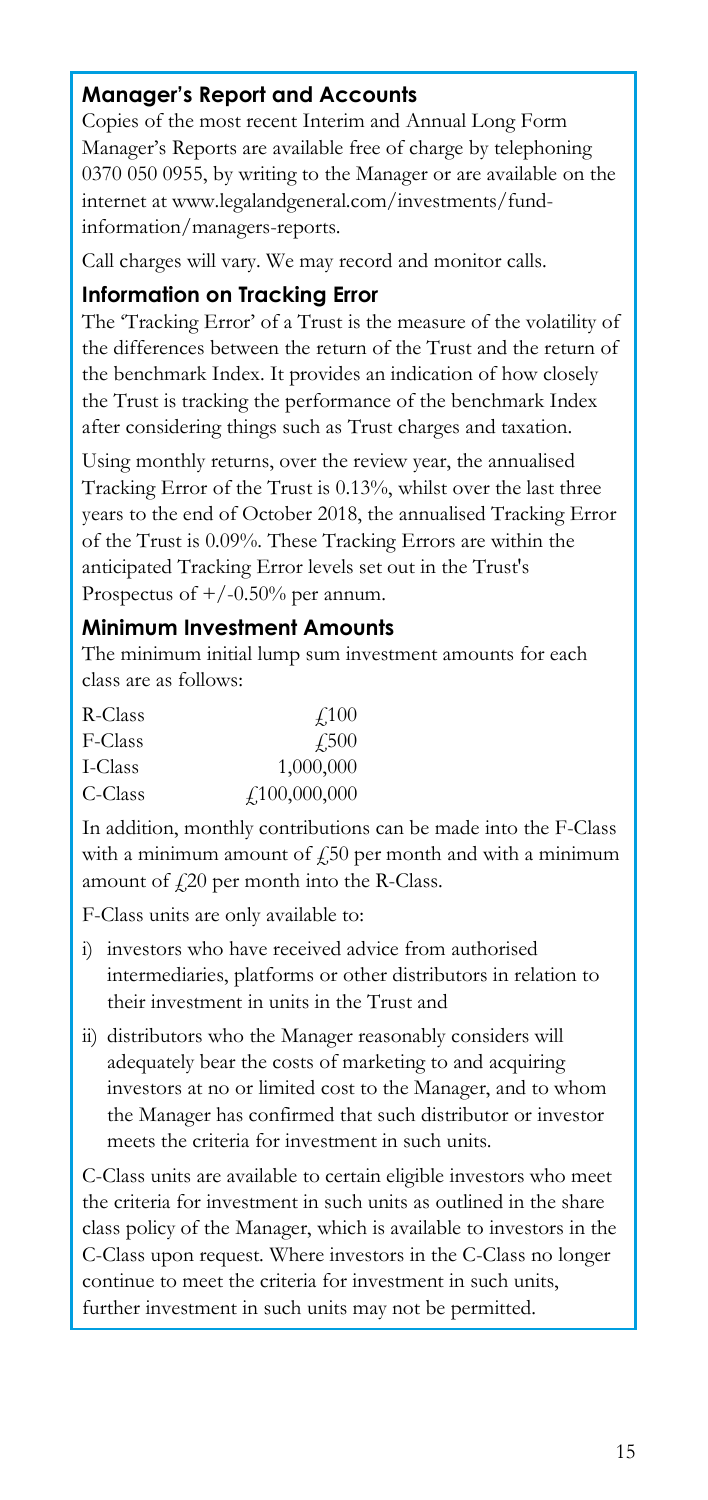## **Other Information**

The information in this report is designed to enable unitholders to understand how the Trust has performed during the year under review and how it is invested at the year end. Further information on the activities and performance of the Trust can be obtained by telephoning 0370 050 0955 or by writing to the Manager.

Call charges will vary. We may record and monitor calls.

## **Significant Changes**

## **Change of Fund Management Fees (FMF)**

With effect from 1 June 2018, the FMF for R-Class was reduced from 0.83% to 0.53%.

#### **Change of Auditor**

With effect from 28 April 2018, PricewaterhouseCoopers LLP ceased to be Independent Auditors of the Trust and KPMG LLP have been appointed. The change of Auditor has no impact on the way the Trust is operated.

## **General Data Protection Regulation (GDPR)**

Legal & General takes your privacy very seriously. Under data protection legislation, we have classified ourselves as a 'data controller'. This means that we are subject to certain obligations relating to how we process personal data. These obligations include, without limitation, providing individuals with certain information regarding how we process their personal data.

We will use the personal data you have provided to us in connection with an investment in units of Legal & General Japan Index Trust, including your name, age, contact details, bank account details, transactions and the invested amount, and any information regarding the dealing in units in accordance with all applicable data protection laws and our Privacy Policy which is available from 25 May 2018 at www.lgim.com/UTMprivacy (or available upon request). Our Privacy Policy sets out, amongst other things, the purpose or purposes for which your personal data is collected and intended to be processed and also contains any other information prescribed by data protection legislation.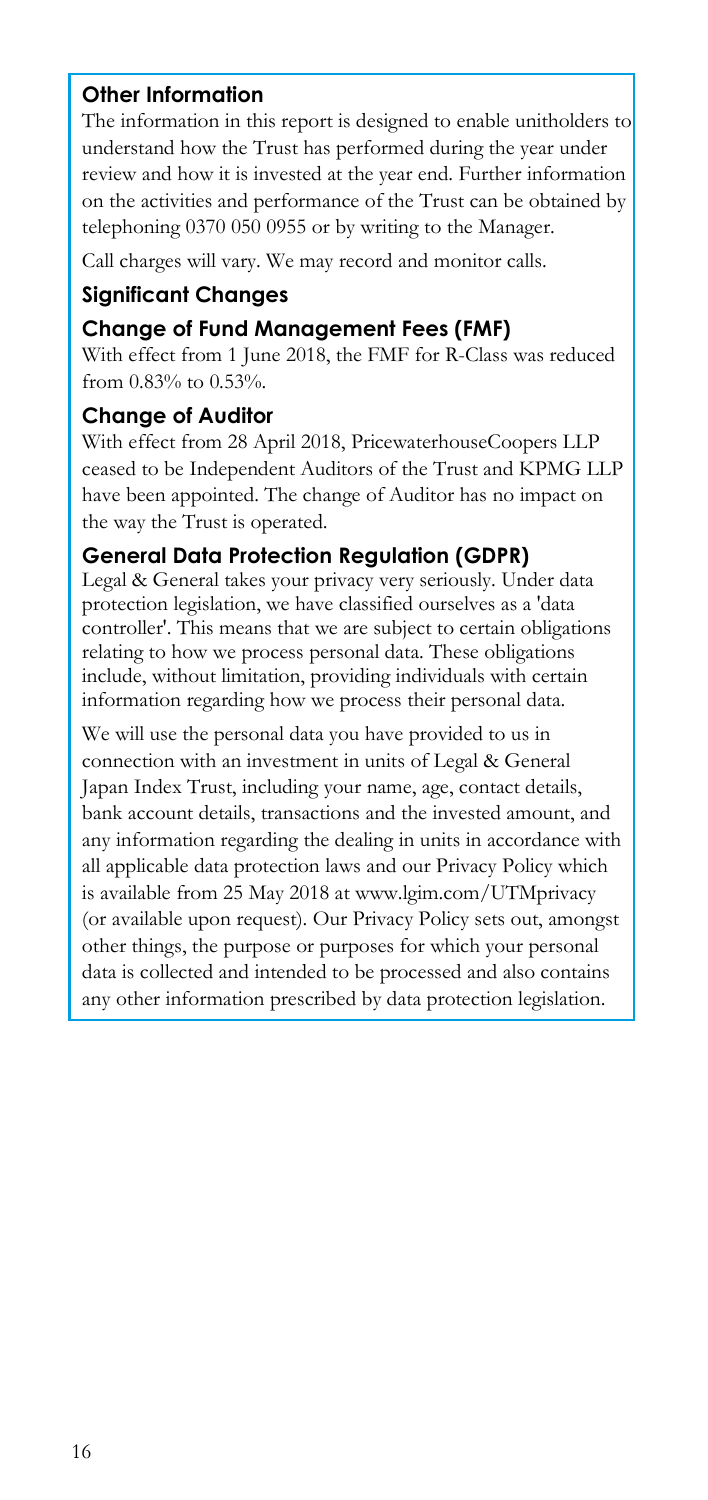## **Authorised Fund Manager**

Legal & General (Unit Trust Managers) Limited Registered in England and Wales No. 01009418 Registered office: One Coleman Street, London EC2R 5AA Telephone: 0370 050 3350 Authorised and regulated by the Financial Conduct Authority

Call charges will vary. We may record and monitor calls.

# **Trustee**

Northern Trust Global Services SE 50 Bank Street, Canary Wharf, London E14 5NT Authorised by the Prudential Regulation Authority and regulated by the Financial Conduct Authority and the Prudential Regulation Authority

## **Independent Auditors**

KPMG LLP 15 Canada Square London E14 5GL